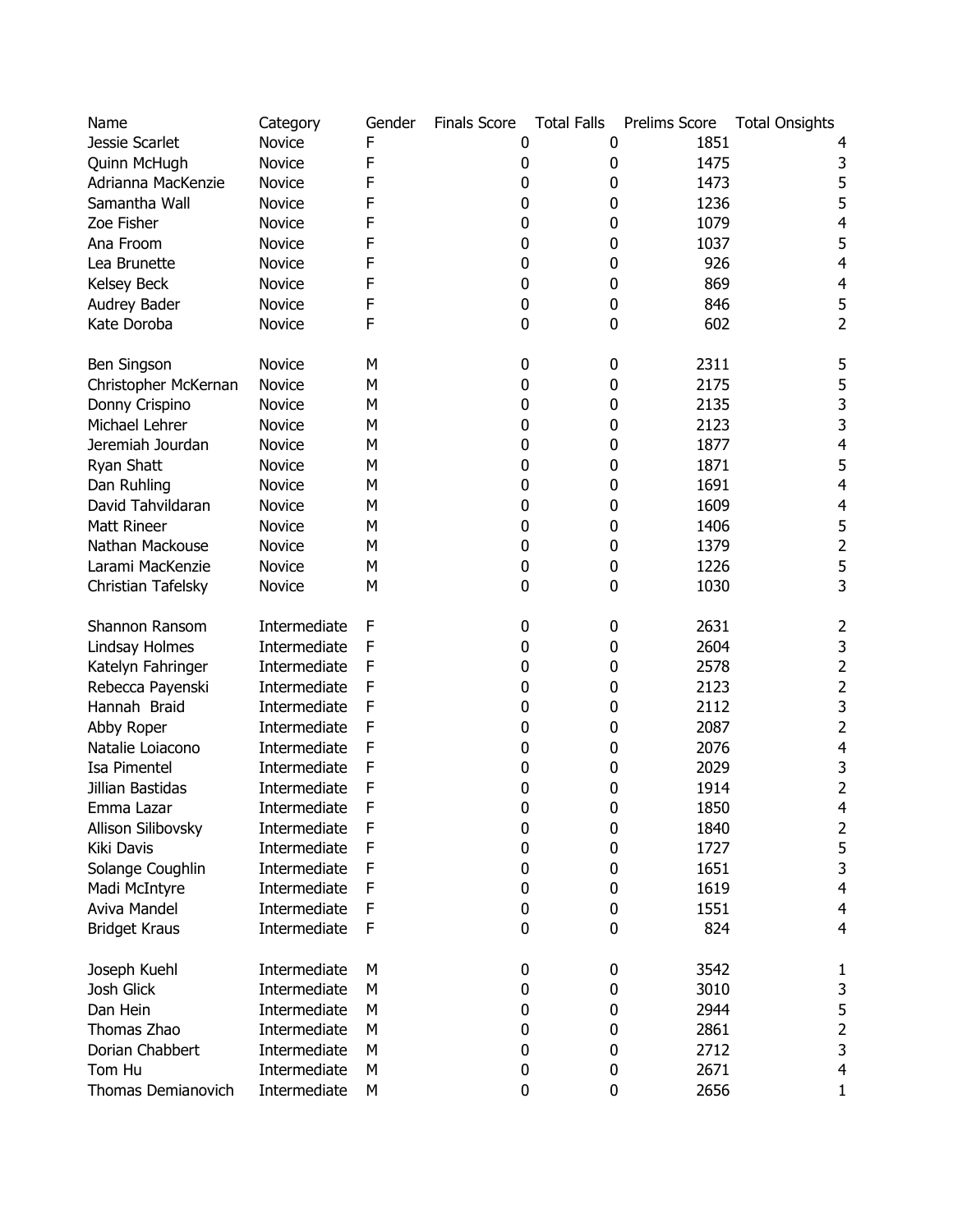| Andre Burton                          | Intermediate | М | 0  | 0              | 2489 | 3                       |
|---------------------------------------|--------------|---|----|----------------|------|-------------------------|
| David Bernick                         | Intermediate | M | 0  | 0              | 2474 | 5                       |
| Kenny Phan                            | Intermediate | M | 0  | 0              | 2470 | 3                       |
| Tom Rebbert                           | Intermediate | M | 0  | 0              | 2428 | 5                       |
| Hayden McCulloch                      | Intermediate | M | 0  | 0              | 2393 | 5                       |
| Christopher Webb                      | Intermediate | M | 0  | 0              | 2239 | 5                       |
| Will Gascoigne                        | Intermediate | M | 0  | 0              | 1741 | 3                       |
|                                       |              |   |    |                |      |                         |
| Sara Altonen                          | Advanced     | F | 0  | 0              | 3642 | 3                       |
| Kristen Buskirk                       | Advanced     | F | 0  | 0              | 3328 | $\overline{4}$          |
| Caroline Fazzini                      | Advanced     | F | 0  | 0              | 2940 | 3                       |
| Constanze Liaw                        | Advanced     | F | 0  | 0              | 2748 | $\overline{4}$          |
| Heather Goddard                       | Advanced     | F | 0  | 0              | 2654 | 3                       |
| Rosemary Celommi                      | Advanced     | F | 0  | 0              | 2618 | $\overline{\mathbf{4}}$ |
| Anna Kaminetz                         | Advanced     | F | 0  | 0              | 2602 | 3                       |
| Kate Chudzik                          | Advanced     | F | 0  | 0              | 2336 | $\overline{2}$          |
| Becky Zhou                            | Advanced     | F | 0  | 0              | 1575 | $\mathbf{1}$            |
|                                       |              |   |    |                |      |                         |
| Eric McLaughlin                       | Advanced     | M | 0  | 0              | 4310 | $\overline{2}$          |
| Spencer Quinn                         | Advanced     | M | 0  | 0              | 3992 | $\mathbf{1}$            |
| Nicolas Hess                          | Advanced     | M | 0  | 0              | 3877 | 3                       |
| Randy Phillips                        | Advanced     | M | 0  | 0              | 3857 | 3                       |
| Jakob Werle                           | Advanced     | M | 0  | 0              | 3770 | $\mathbf 1$             |
| <b>Wesley Ricker</b>                  | Advanced     | M | 0  | 0              | 3724 | 5                       |
| James Gain                            | Advanced     | M | 0  | 0              | 3584 | $\mathbf{1}$            |
| Ji Zhou                               | Advanced     | M | 0  | 0              | 3469 | $\overline{2}$          |
| Gavin Bassler                         | Advanced     | M | 0  | 0              | 3465 | 3                       |
| Richard DePiano                       | Advanced     | M | 0  | 0              | 3391 | $\overline{\mathbf{r}}$ |
| Adrian Basler                         | Advanced     | M |    |                | 3313 | 5                       |
|                                       |              |   | 0  | 0              |      | $\overline{2}$          |
| Mark Redmond                          | Advanced     | M | 0  | 0              | 3313 |                         |
| Nick M                                | Advanced     | M | 0  | 0              | 3230 | $\overline{4}$          |
| Nathan Stull                          | Advanced     | M | 0  | 0              | 3228 | $\overline{4}$          |
| Alex Arnette                          | Advanced     | M | 0  | 0              | 3222 | 4                       |
| Nick Shupinski                        | Advanced     | M | 0  | 0              | 3024 | 2                       |
| <b>Talbot Stone</b>                   | Advanced     | Μ | 0  | 0              | 2949 | 3                       |
| Ryan Kremp                            | Advanced     | М | 0  | 0              | 2579 | 3                       |
| <b>Austin McCoig</b>                  | Advanced     | M | 0  | 0              | 1474 | $\overline{2}$          |
| Owen Sugg                             | Advanced     | M | 0  | 0              | 1152 | $\mathbf{1}$            |
|                                       |              | F | 36 | 2              | 4430 |                         |
| Zoe Steinberg<br><b>Eloise Klaris</b> | Open         | F | 36 | 5              | 4430 | 3<br>3                  |
|                                       | Open         | F | 28 | $\overline{2}$ | 4120 | 3                       |
| Stephanie Celommi<br>Leilani Peralta  | Open         |   |    | 4              |      | 3                       |
|                                       | Open         | F | 23 |                | 4385 |                         |
| Gabrielle Peralta                     | Open         | F | 20 | 0              | 4275 | $\overline{\mathbf{4}}$ |
| Anupama McCulloch                     | Open         | F | 20 | 2              | 4070 | 5                       |
| Maia Perillo                          | Open         | F | 16 | 2              | 4080 | $\overline{2}$          |
| Brenn Hardaway                        | Open         | F | 12 | 2              | 4080 | $\overline{4}$          |
| <b>Ally Trexler</b>                   | Open         | F | 0  | 0              | 4070 | $\overline{\mathbf{4}}$ |
| Olivia Harmanos                       | Open         | F | 0  | 0              | 4048 | $\overline{4}$          |